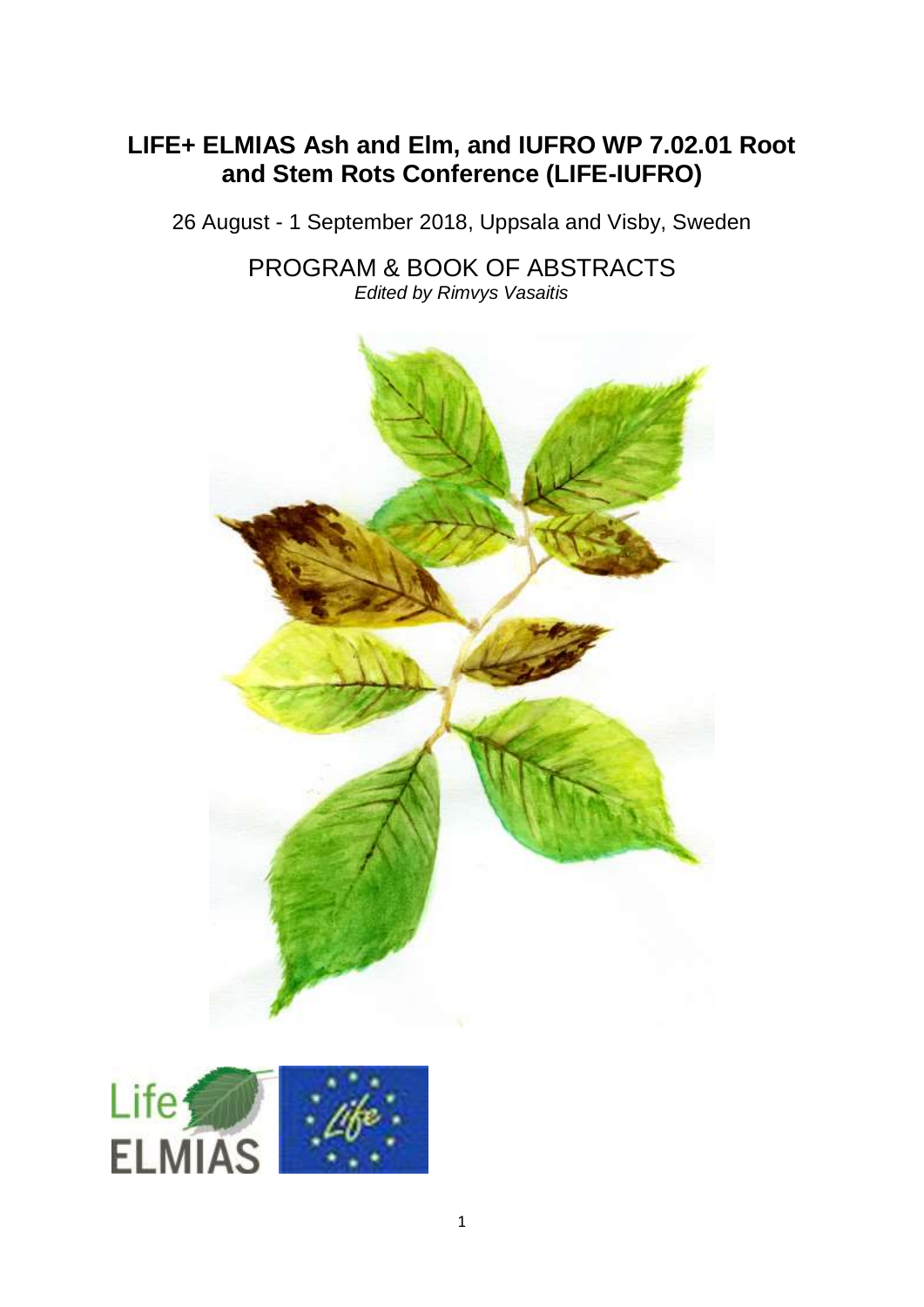## **LIFE+ ELMIAS Ash and Elm, and IUFRO WP 7.02.01 Root and Stem Rots Conference (LIFE-IUFRO)**

26 August - 1 September 2018, Uppsala and Visby, Sweden

PROGRAM & BOOK OF ABSTRACTS

*Financial support for organizing the Conference activities on Gotland Island (venue, excursions, catering) was provided by the EU Project LIFE+ ELMIAS - Saving wooded Natura 2000 habitats from invasive alien fungi species on the Island of Gotland, Sweden (LIFE12 NAT/SE/001139). The support is gratefully acknowledged.*



© Swedish University of Agricultural Sciences

*Cover illustration:*

© Indra Vasaitis